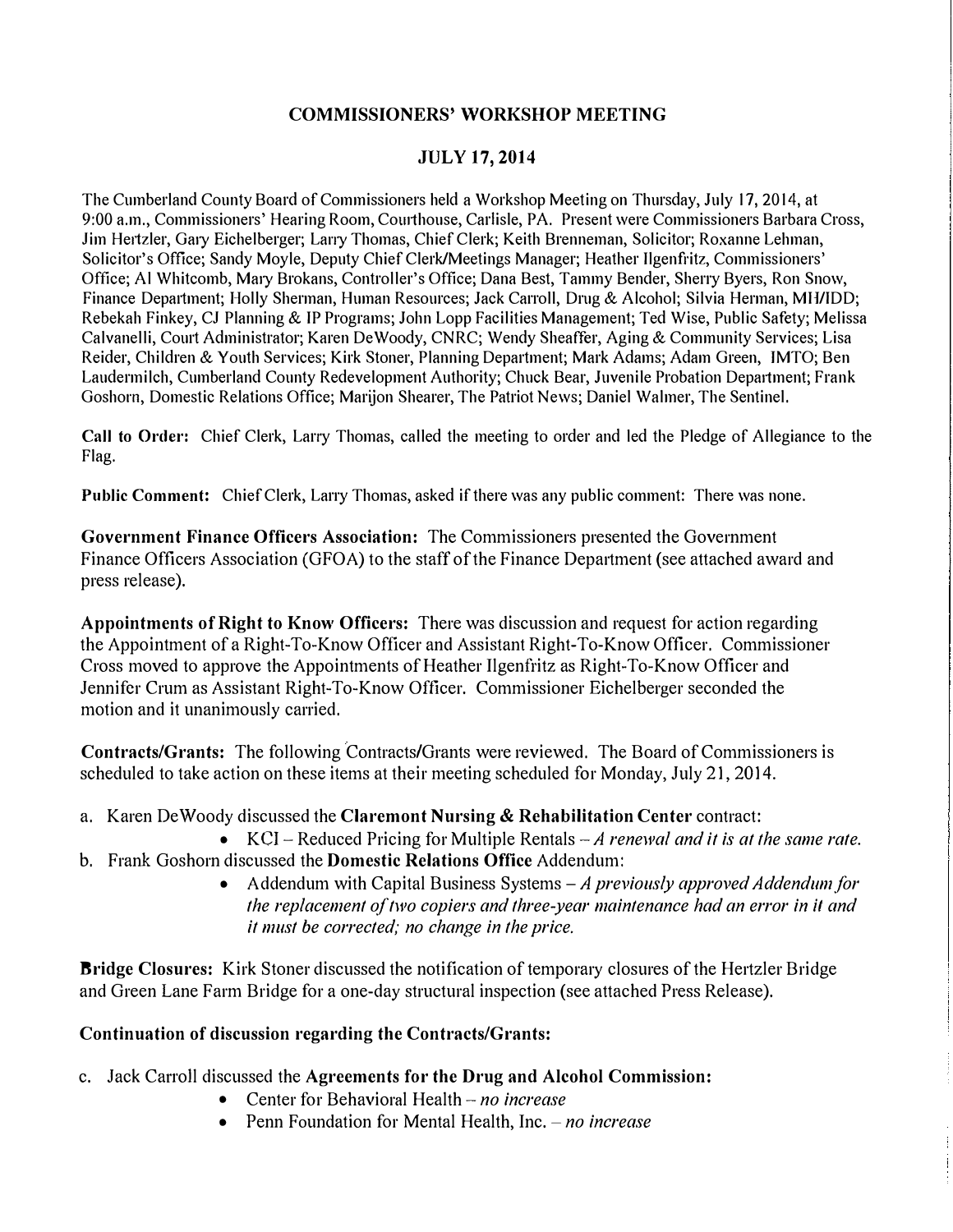- **Gaudenzia, Inc. -2014-15 Inpatient -** *no increase*
- **Gaudenzia, Inc. -2014-15 Outpatient-no** *increase*
- **Treatment Trends** *-A slight increase; in-patient service* **is** *set by a State-wide rate setting process.*
- **d. Silvia Herman discussed the following FY 2014-15 Agreements for MH/IDD:** 
	- **► FY 2014-15 Early Intervention Agreements**
	- **► Advanta Therapy LLC**
	- **► Amy Hempt, ME, CCC-SLP**
	- **► Aspirations LLC**
	- **► Building Blocks Therapy LLC**
	- **► Invo HealthCare Associates LLC**
	- **► Jena Vander Velden, MSPT**
	- **► Jennifer Synder, MPT**
	- **► Joanne Peters, MS, OTR/L**
	- **► Keystone Service Systems Inc. DBA Keystone Children and Family Services**
	- **► Kimberly Snowden, MS, CCC-SLP**
	- **► Leanne Broadbent, MS, CCC-SLP**
	- **► Merle J. Crawford, MS, OTR/L, LLC**
	- **► Amendment to Agreement with Merle J. Crawford, MS, OTR/L, LLC** *-An Amendment to the original agreement; no rate change.*
	- **► Nicole Custer, OTR/L**
	- **► Patricia Acker-Bailey, MS, CCC-SLP**
	- **► PinnacleHealth Hospitals, Infant Development Program**
	- **► Shannon Sweeney, PT**
	- **► Sovia Therapy LLC**
	- **► Stacy Foreman, MC, CCC-SLP**
	- **► United Cerebral Palsy of Central PA Inc.**
	- **► Western PA School for the Deaf**

*All of these Early Intervention Agreements have State-wide set rates.* 

**Silvia Herman discussed the following FY 2013-14 Early Intervention Amendments to Agreements:** 

- **► Jena Vander Velden, MSPT**
- **► Keystone Service Systems Inc. DBA Keystone Children & Family Services**
- **► Kimberly Snowden, MS, CCC-SLP**
- **► Nicole Custer, OTR/L**
- **► PinnacleHealth Hospitals, Infant Development Program**
- **► Sovia Therapy LLC**
- **► Stacy Foreman, MS, CCC-SLP**
- **► United Cerebral Palsy of Central PA Inc.**
- **TMB Developmental Therapy & Infant Massage Inc. (!DD)**

*After the second State budget revision, these Amendments to Agreements for FY 2013-14 will be paid.* 

- **Quest Inc. (IDD) -Addendum for 2013-14 -** *\$3,400.00*
- **e. Ted Wise discussed the Agreement for Public Safety:** 
	- **Tower Services Unlimited -Shippensburg Shelter Repairs -** *\$2,450.00 for insurance and \$4,670.00 to upgrade the acquired building for a total cost of \$7,120.00.*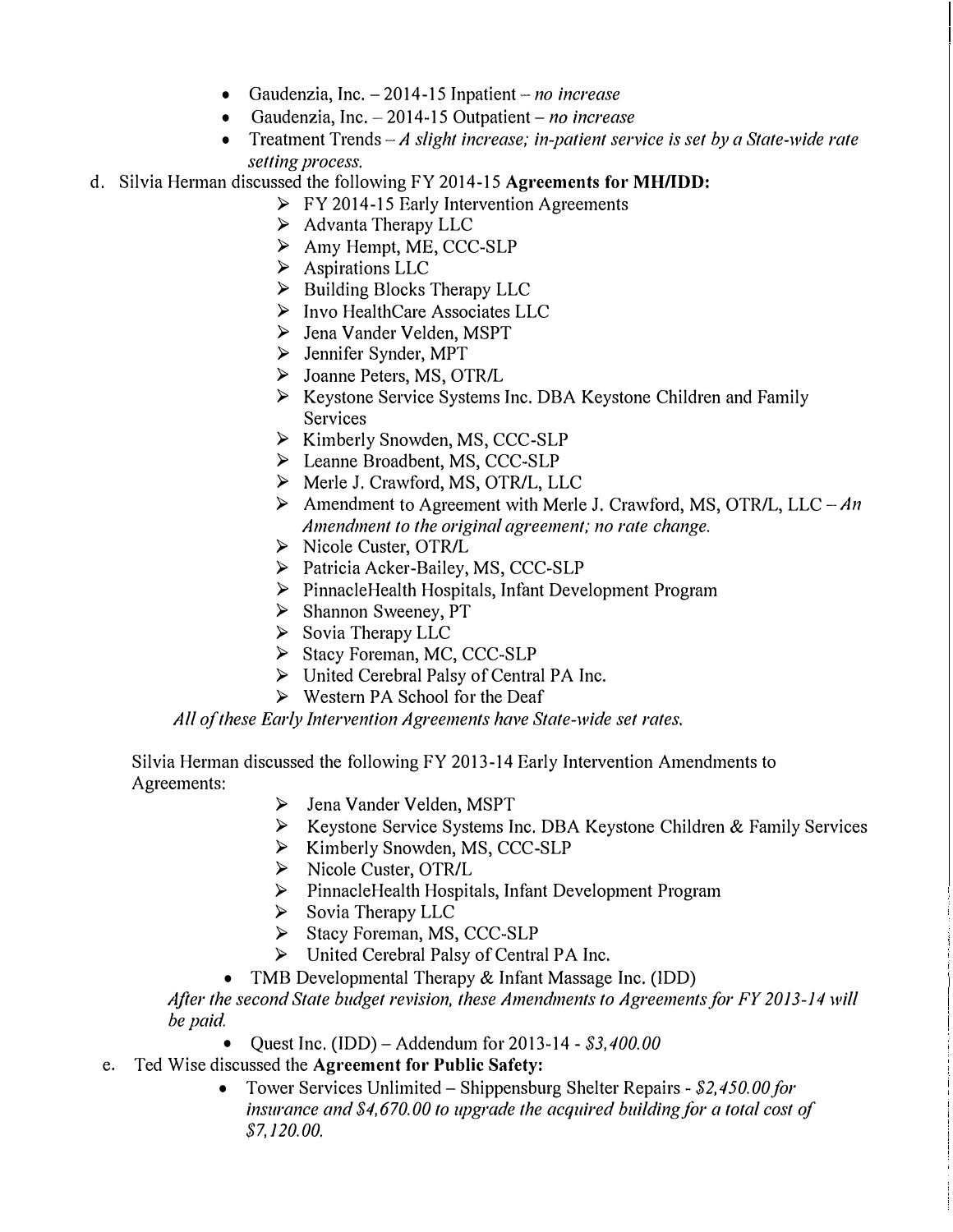- **f. Wendy Sheaffer discussed the following Agreements for Aging and Community Services:** 
	- **CONTACT Helpline-FY** *2013-14 -An award of \$10,000.00.*

**Wendy Sheaffer discussed the following 2014-15 Renewal Agreements:** 

- **Addendum 3 with Allied Attorneys**
- **Carlisle Family YMCA**
- **George Branscum, MD**
- **Beverly Christ, RN**
- **Language Line Services**
- **Movement Arts Institute**
- **Julie C. McGreevy**
- **Philips Lifeline, Inc.**
- **Carlisle Cares**

*There are no increases for these Agreements.* 

# **Wendy Sheaffer discussed the following FY 2013-14 Agreements:**

- **On-Line Publishers, Inc. -** *\$3,200.00*
- **Central PA Food Banke-***\$3,000.00*

**Wendy Sheaffer discussed the following Renewals of the FY 2014-15 Agreements:** 

- Adult Day Activities Center Renewal Messiah Lifeways Community Support **Services**
- Adult Day Activities Center Renewal The Arc of Cumberland and Perry Counties
- **Domestic Violence Service of Cumberland and Perry Counties-Emergency Shelter Service**
- **Safe Harbour, Inc.- Bridge Housing**

*The rate amount of each Agreement has not changed from last year's rates.* 

## **Home Support and Personal Care Service Contracts:**

- **In Your Home Care**
- **Heritage In Home Care**
- **UCP Central PA, Inc.**
- **Senior Helpers**
- **ALMA Health, LLC dba MedStaffers**
- **VNA Private Duty, Inc.**
- **Angels on Call, Ltd.**

The hourly rate is \$17.40. There is no change in the hourly rate from last year.

## **Amendments to Senior Citizens Contracts:**

**Wendy Sheaffer stated the following Senior Citizens Centers received the following additional funds:** 

- **Big Spring Senior Center - \$10,000.00**
- **East Pennsboro Township Commissioners - \$14,000.00**
- **VNA-West Shore Senior Center - \$17,000.00**
- **Messiah Lifeways - Shippensburg Senior Center - \$19,150.00**
- **The Salvation Army Senior Centere- \$19,000.00**
- **Messiah Lifeways (Mechanicsburg Senior Center) - \$14,000.00**

The provision of these additional funds through the Department of Aging will provide each of the *Senior Centers with a total amount of \$44,000. 00 fi'om the FY 2013-14 Budget.* 

**g. Lisa Reider discussed the Agreements for Children & Youth Services:**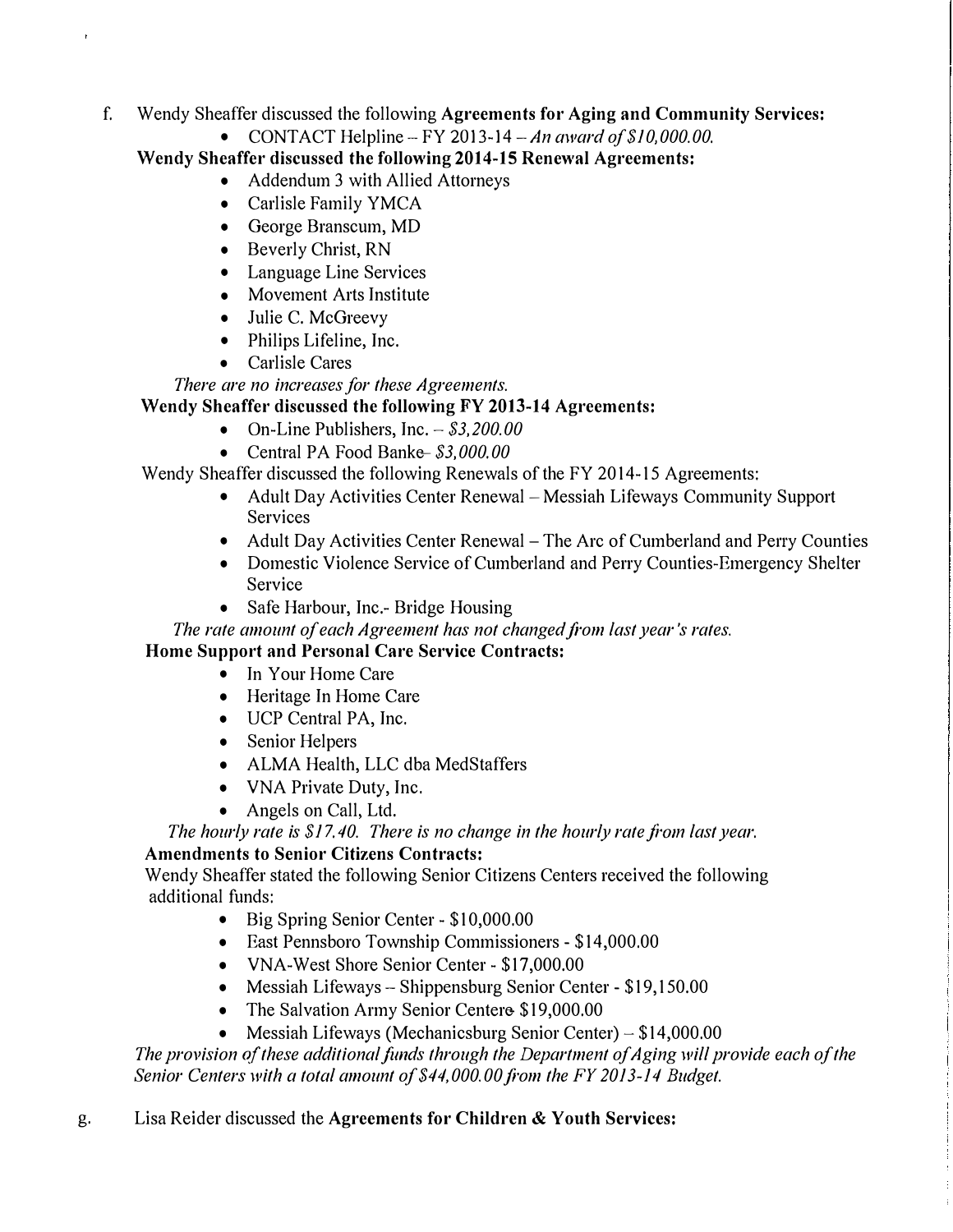- **Pressley Ridge -no increase**
- **Jennifer Bush Archer, Esquire -***no increase*
- **United Methodist Home for Children Residential Care, Inc. -** *no increase*
- **Families United Network, Inc. -FY 2013-14e-no** *increase*
- **Families United Network, Inc. -FY 2014-15 -** *Zero to a 2. 4 percent increase.*
- **CONCERN Professional Services for Children, Youth and Families -** *This* **is** *a new provider which provides foster care services.*
- **Diakon Lutheran Social Ministries -***Memorandum of Understanding to be able to utilize SWAN Services.*
- **Lancaster County Youth Intervention Center -***no increase*

# **Amendments to Agreements for Children & Youth Services:**

- NHS Youth Services, Inc. Building Bridges *new contract*
- NHS Youth Services, Inc. Extend 2013-14 Rates to 2014-15
- **Drug and Alcohol Rehabilitation Services, Inc.**
- **COBYS Family Services, Inc.**
- **The Bair Foundation of Pennsylvania, Inc.**
- **Family Care for Children & Youth, Inc.**
- **NHS Pennsylvania**
- **George Junior Republic in Pennsylvania**
- Cornell Abraxas Group, Inc. Cornell Abraxas Academy Detention *new contract*
- **Cornell Abraxas Group, Inc. -Addendum 2013-14**
- Community Service Group, Inc. Chariots Program
- **Children's Service Center of Wyoming Valley, Inc.**
- **KidsPeace National Centers, Inc.**

*The FY 2013-14 Agreement rates are extended until the FY 2014-15 rates are established.* 

### **h. Ben Laudermilch discussed the Agreements for Cumberland County Redevelopment Authority:**

- **Funding Agreements for 2014 Community Development Block Grant (CDBG) -** *Agreements to be executed for calendar year 2014, \$1,086,122.00 and HOJvJE Investment Partnerships Programs* **-***\$392,313.00* **-** *This* **is** *an agreement between U.S. Department of Housing and Urban Development (HUD) and the County.*
- **Administrative Agreements for the 2014 CDBG and HOME Funds-** *Will enable Cumberland County Redevelopment Authority to act as agent on behalf of the County.*
- **i. Ron Snow discussed the Agreement for the Finance Department:** 
	- **Huggins Actuarial Services** *-A \$160. 00 increase from last year's amount.*
- **j. John Lopp discussed the Agreement for Facilities Department:** 
	- **Lease Agreement for Business Central -** *This* **is** *a new rental lease agreement for the Business Central building. The present rate has been renegotiated. The cost savings over a three-year period will be \$250,000.00.*
- **k. John Lopp discussed the** 
	- **Extension of Storage Lease for Dickinson School of Law -** *There is no cost. This extension* **will** *extend the lease for one year.*
- **I. Kirk Stoner discussed the following for the Transportation Department:** 
	- **PennDOT Consolidated Capital Grant Application -** *For 2014-15 this annual*  capital grant is in the amount of \$632,623.00.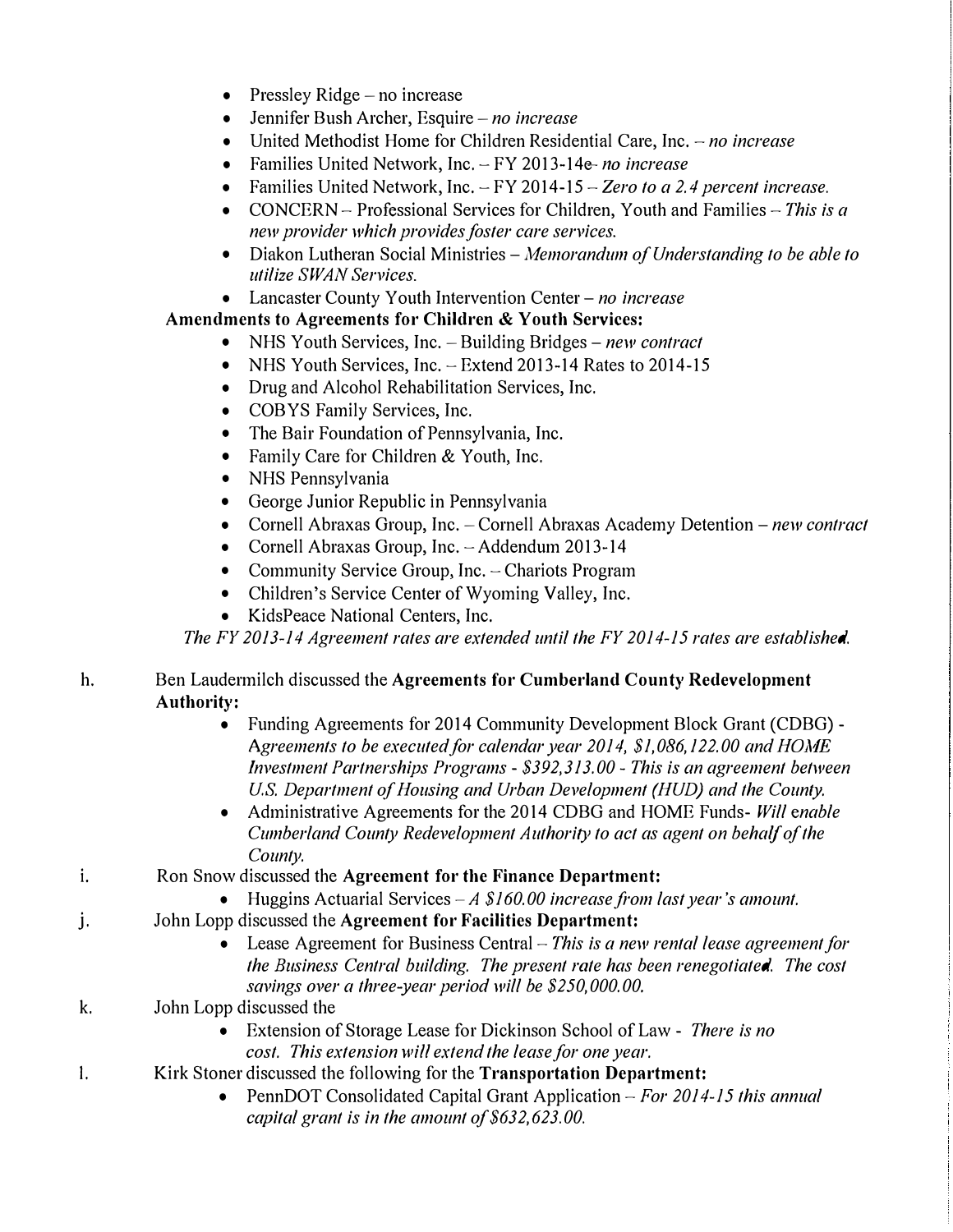- **m. Rebekah Finkey discussed the PCCD Grant Award for "Cumberland County System**  Improvement Project" – An award letter was received from PCCD in the amount of \$33,334,00.
- **n. Chuck Bear discussed the following for Adult Probation:** 
	- **Grant-In-Aid Application and Agreement for Improvement of Adult Probation Services-An** *annual agreement. The amount could be \$225,000-\$250,000. It* **is**  *based on a State formula to all of the counties.*

**Resolution 2014-20: Dana Best spoke about Resolution 2014-20 Re Budget Adjustments (see attached),** 

**County Policies: Holly Sherman discussed the following County policies (see attached):** 

- **Cell Phone Use Policy**
- **Fleet Vehicle Maintenance & Safety Policy**
- **Controlled Substance Policy**

**There was a brief discussion regarding item 4.9 in the Fleet Vehicle Maintenance & Safety Policy.** 

# **Capital Project Requests:**

- **Mark Adams discussed the Purchase of a new server to host both Lawson and Kronos applications - The total cost is \$39,787.10. The total cost for the Dell PowerEdge R720 Server is \$21,201.33 and the total cost for the Microsoft licenses is \$18,585.77 (see attached).**
- Melissa Calvanelli discussed the Courtroom 3 Sound/Video System The total cost is **\$150,000. The projects would encompass the purchase, installation and maintenance coverage for a sound/video system courtroom number 3 (see attached). A futiher discussion ensued.**

**Appointment to Cumberland Arca Economic Development Board: Commissioner Eichelberger stated the Cumberland Area Economic Development Corporation Board is recommending the Appointment of David Swartz for a three-year term on the Board from August 1, 2014, through August 31, 2017 (see attached).** 

**Appointments to Cumberland County Commission for Women: Commissioner Cross stated the Cumberland County Commission for Women is recommending the Appointments of Michelle R. Brode, Candace M. Neff, Mary deCoen and Selena for terms from July 21, 2014 through December 31, 2015 (see attached),** 

## **Commissioners' Liaison Reports:**

## **Commissioner Cross:**

- **A Drug & Alcohol Commission meeting was held on July 10, 2014. There was a presentation regarding the 2013 Pennsylvania Youth Survey on drug use.**
- **A pilot project with Medical Assistance is being introduced at the County Prison for Cumberland and Perry County prisoners.**
- **The County Commissioners Association of Pennsylvania has published a Legislative Bulletin which addresses the State budget.**

## **Commissioner Hertzler:**

- Discussed the State budget with regard to the Department of Aging.
- **Plans to attend the Affordable Housing Trust Fund Board meeting that will be held on July 22, 2014.**
- **The Agricultural Land Preservation Board meeting has been cancelled.**